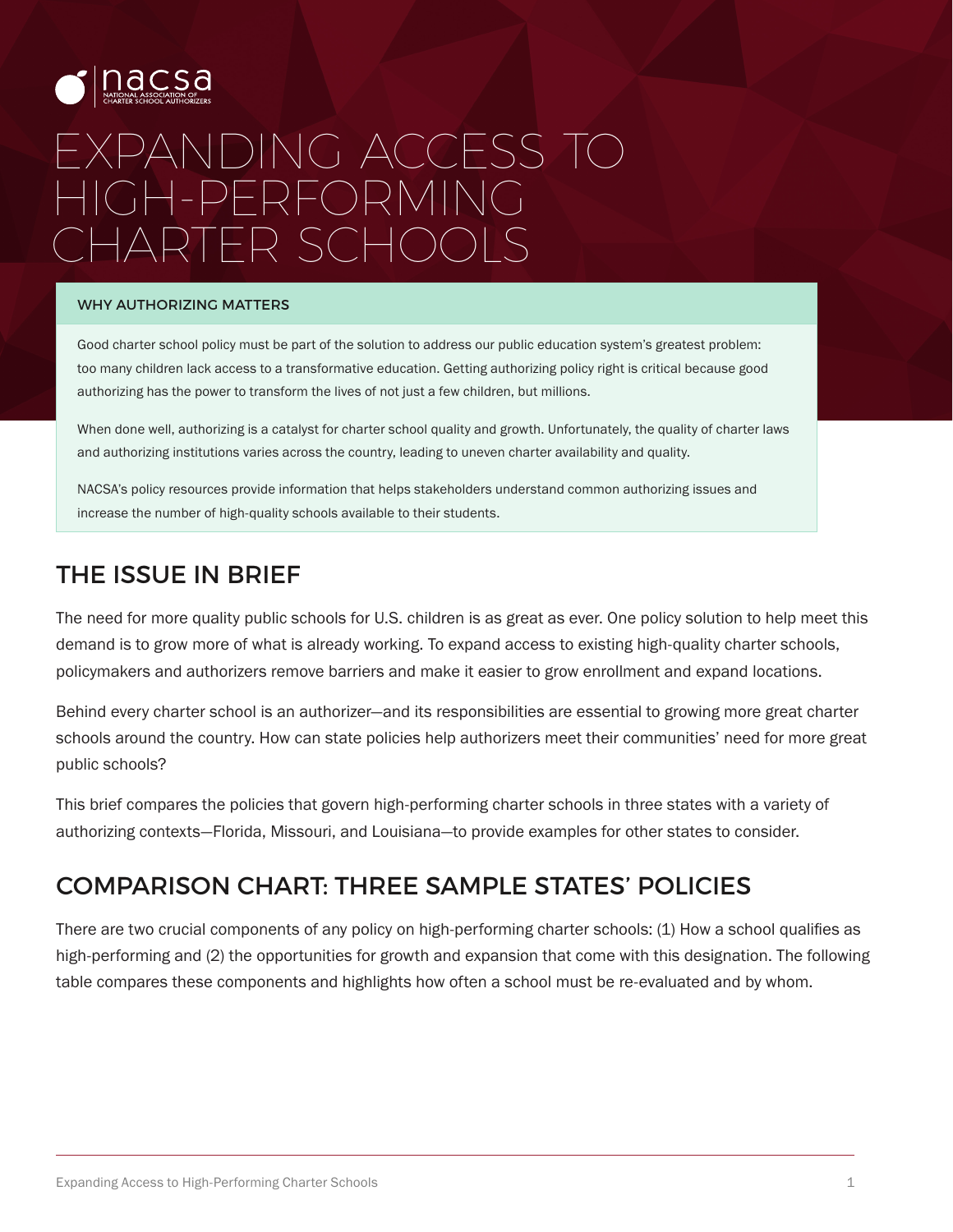

## COMPARISON CHART: THREE SAMPLE STATES' POLICIES

|                                                                                     | <b>FLORIDA</b>                                                                                                                                                                                                                                                                                                                                                                                       | <b>MISSOURI</b>                                                                                                                                                                                                                                                                                                           | <b>LOUISIANA</b>                                                                                                                                                                                                                                                                                    |
|-------------------------------------------------------------------------------------|------------------------------------------------------------------------------------------------------------------------------------------------------------------------------------------------------------------------------------------------------------------------------------------------------------------------------------------------------------------------------------------------------|---------------------------------------------------------------------------------------------------------------------------------------------------------------------------------------------------------------------------------------------------------------------------------------------------------------------------|-----------------------------------------------------------------------------------------------------------------------------------------------------------------------------------------------------------------------------------------------------------------------------------------------------|
| <b>State Context</b>                                                                | Florida established their charter law in 1996. Nearly 50<br>authorizers, almost exclusively school districts, oversee<br>more than 650 schools and 300,000 students.                                                                                                                                                                                                                                 | Missouri's charter law was enacted in 1998. It has 10<br>authorizers, including higher education institutions and<br>a state charter board, and over 60 charter schools serv-<br>ing more than 20,000 students, primarily in St. Louis<br>and Kansas City.                                                                | Louisiana was an early adopter of charter schools,<br>passing their law in 1995. It has 11 authorizers which<br>include local school districts and the state board of<br>education. Over 150 charter schools educate 80,000<br>students.                                                            |
| Required criteria to<br>qualify as a high-<br>performing charter<br>school          | Receive at least 2 school grades of "A"<br>$\bullet$<br>and none below "B" for the previous 3<br>years and an "A" in the most recent 2<br>years.<br>Receive an unqualified opinion on each<br>$\bullet$<br>annual financial audit in previous 3<br>years.<br>No revealing of financial emergency in<br>most recent 3 years.<br>Note: Virtual schools are ineligible for high-performing<br>status.   | Receive 85% or more of the total points<br>on the annual performance report for 3<br>of the last 4 years.<br>Maintain a graduation rate of at least<br>80% for 3 of the last 4 years.<br>Be in material compliance with perfor-<br>mance contract.<br>Be organizationally and fiscally viable.                            | Meet or exceed for the 3 preceding<br>school years the benchmarks estab-<br>lished in the accountability system.<br>Demonstrate growth in student aca-<br>demic achievement for the 3 preceding<br>school years.<br>Have no significant audit findings during<br>the term of the charter agreement. |
| Policies to encourage<br>growth and expansion<br>of high-quality charter<br>schools | A high-performing charter school may:<br>Increase enrollment beyond capacity<br>$\bullet$<br>identified in the charter.<br>Expand grade levels.<br>$\bullet$<br>Submit a quarterly rather than monthly<br>financial statement to sponsor.<br>Consolidate multiple high-performing<br>$\bullet$<br>schools with the same sponsor into a<br>single charter.<br>Receive a modification of charter term. | High-performing charter schools:<br>Are provided expedited opportunities to<br>replicate and expand into unaccredited<br>districts, a metropolitan district, or an<br>urban school district with more than<br>400,000 inhabitants located in more<br>than one county.<br>Charter contract may be renewed for 10<br>years. | High-performing charter schools are granted<br>automatic renewal and may open 2 addition-<br>al schools that serve the same grade in the<br>same enrollment boundary without a formal<br>application to the authorizer.                                                                             |
| <b>Renewal frequency</b><br>and decision maker                                      | Annual review and renewal overseen by the<br><b>Commissioner of Education</b>                                                                                                                                                                                                                                                                                                                        | Nothing specified                                                                                                                                                                                                                                                                                                         | Nothing specified                                                                                                                                                                                                                                                                                   |
| Reference                                                                           | <b>FL Rev Stat § 1002.331</b>                                                                                                                                                                                                                                                                                                                                                                        | MO Rev Stat § 160.408                                                                                                                                                                                                                                                                                                     | LA Rev Stat § 17:3992                                                                                                                                                                                                                                                                               |